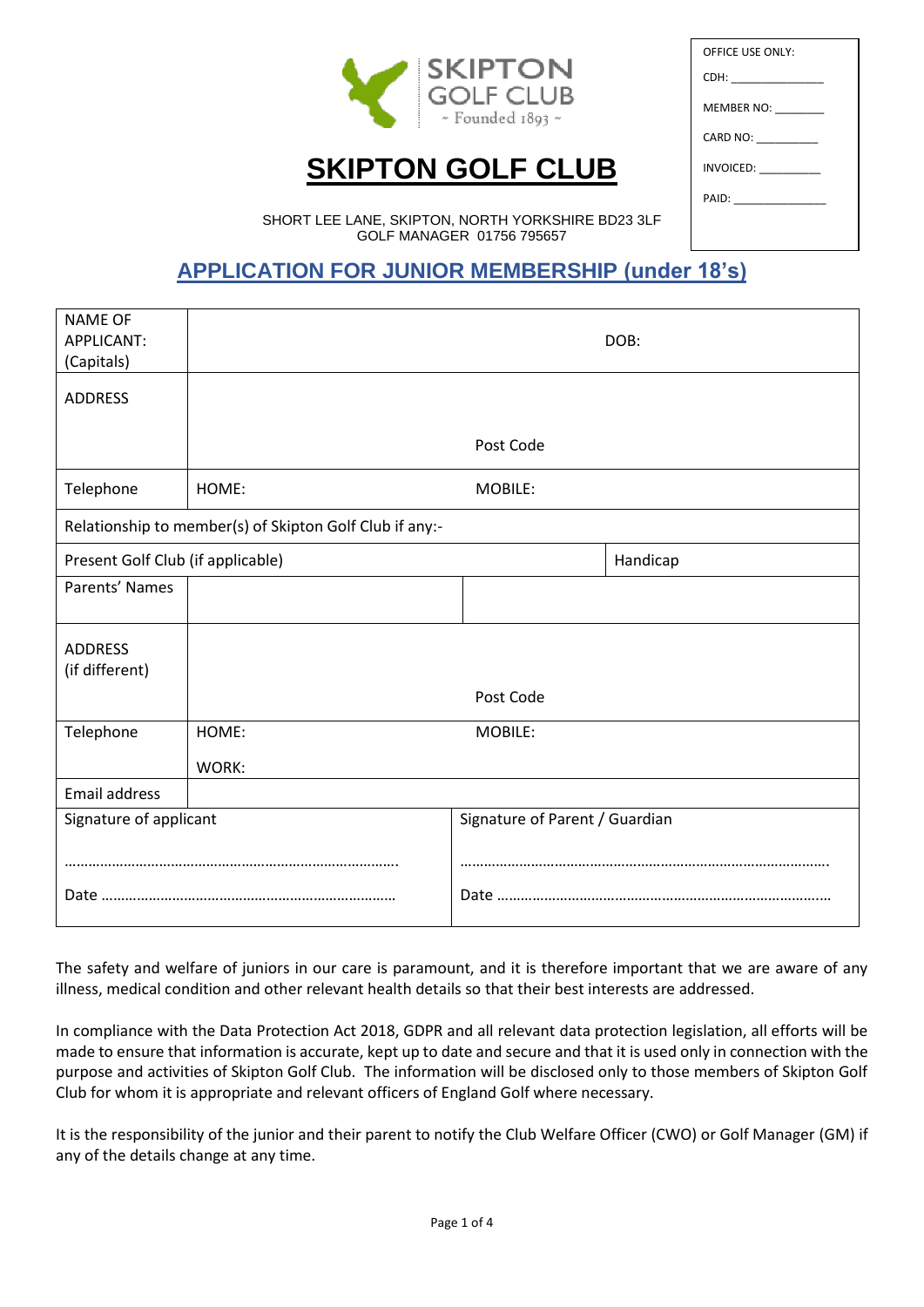#### **EMERGENCY CONTACT DETAILS**

| Emergency Contact Name (1) | Emergency Contact Name (2) |  |
|----------------------------|----------------------------|--|
|                            |                            |  |
|                            |                            |  |
| Relationship to child      |                            |  |
| Home Telephone             | Home Telephone             |  |
| Work Telephone             | Work Telephone             |  |
| Mobile No                  | Mobile No                  |  |

| Please confirm details of all those with Parental |  |
|---------------------------------------------------|--|
| Responsibility for the child                      |  |
|                                                   |  |

### **MEDICAL INFORMATION FOR CHILD**

| Doctor's name                                                                               |              |
|---------------------------------------------------------------------------------------------|--------------|
| Doctor's surgery address                                                                    |              |
| Telephone No: _______________                                                               |              |
| Does your child experience any conditions requiring medical treatment and / or medication ? | YES /<br>NO. |
| If 'Yes' please give details, including medication, dose & frequency                        |              |
|                                                                                             |              |
|                                                                                             |              |
|                                                                                             |              |

Does your child have any allergies ?

If 'Yes' please give details

Does your child have any specific dietary requirements ?

If 'Yes' please give details

What additional needs, if any, does your child have e.g., needs help to administer planned medication, assistance with lifting or access, regular snacks?

YES / NO

YES / NO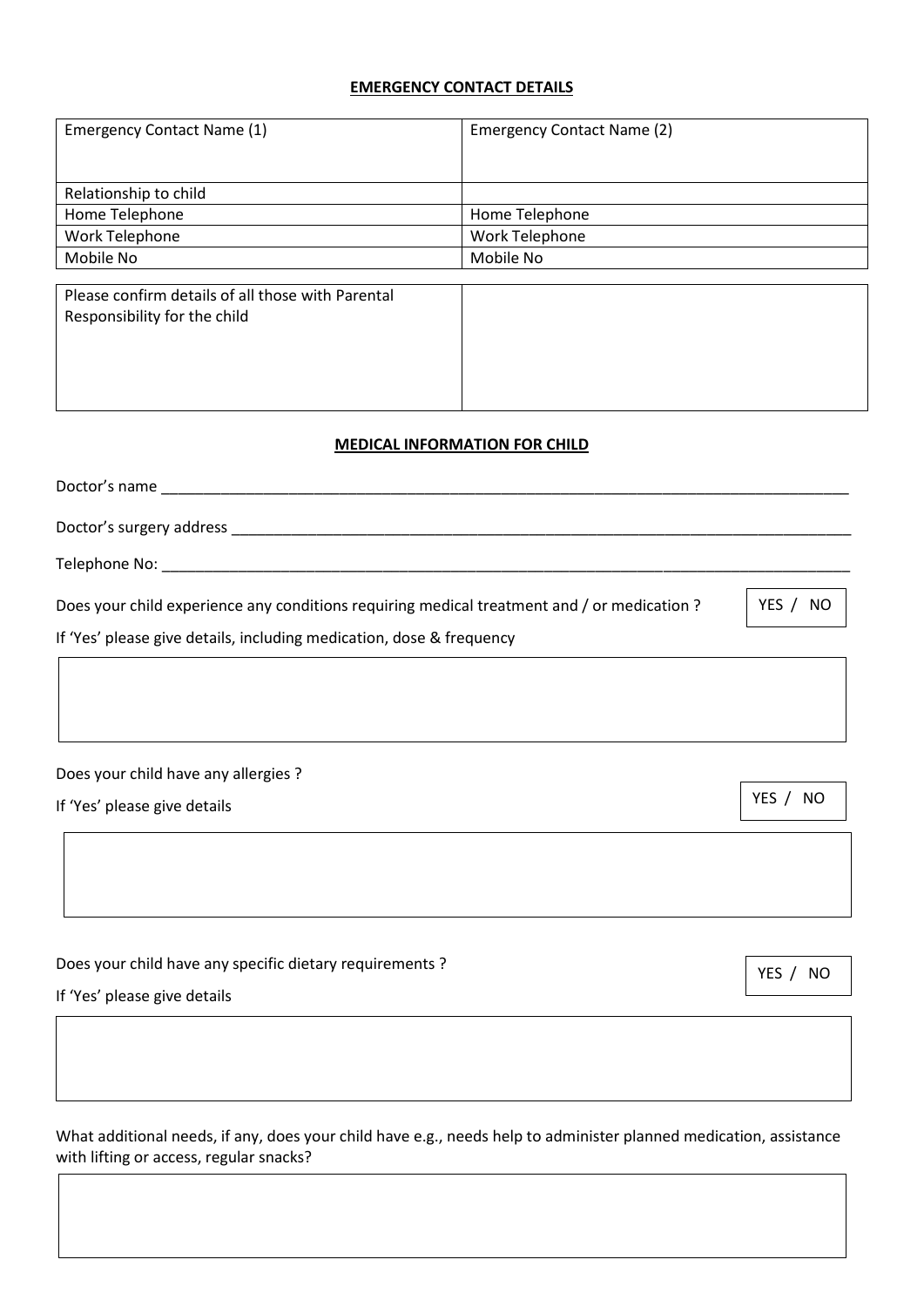#### **Disability**

The Equality Act 2010 defines a disabled person as 'anyone with a physical or mental impairment, which has a substantial and long-term adverse effect on his or her ability to carry out normal day to day activities'.

| Do you consider your child to have a disability? | YES / NO |
|--------------------------------------------------|----------|
|--------------------------------------------------|----------|

If yes what is the nature of the disability?

| Does your child have any communication needs e.g., non-English speaker / hearing impairment / |  |
|-----------------------------------------------------------------------------------------------|--|
| sign language user / dyslexia?                                                                |  |

YES / NO

If yes please tell us what we need to do to enable him/her to communicate with us fully

#### **Consent from Parent / Legal Carer**

| I confirm to the best of my knowledge that my child does not suffer from any medical condition other than |
|-----------------------------------------------------------------------------------------------------------|
| those detailed above.                                                                                     |

| I agree to notify the Club of any changes to this information |  |  |
|---------------------------------------------------------------|--|--|
|                                                               |  |  |

I give my consent that in an emergency situation, the club may act in my place (loco parentis), if the need arises for the administration of emergency first aid and/or other medical treatment which, in the opinion of a qualified medical practitioner, may be necessary. I also understand that in such an occurrence all responsible steps will be taken to contact me, or the alternative adult named on this form

The attached signature will denote that my child has my permission to be on the golf club's premises



I agree to my child being transported by club representatives to and from venues when he/she is representing the club

#### (*Please tick the boxes if agreed*)

I agree to notify the Club should any of the above details require updating/altering and if my child should not be participating due to illness or injury.

By signing this document, I confirm that I have legal responsibility for \_\_\_\_\_\_\_\_\_\_\_\_\_\_\_\_\_\_\_\_\_\_\_\_\_\_\_\_\_\_\_\_\_\_\_\_\_\_\_

I am entitled to give this consent and I am aware of how the information I have provided may be used

| Signed (Parent / Carer) |  |
|-------------------------|--|
|                         |  |
| <b>Print Name</b>       |  |
|                         |  |
|                         |  |
| Date                    |  |
|                         |  |
|                         |  |